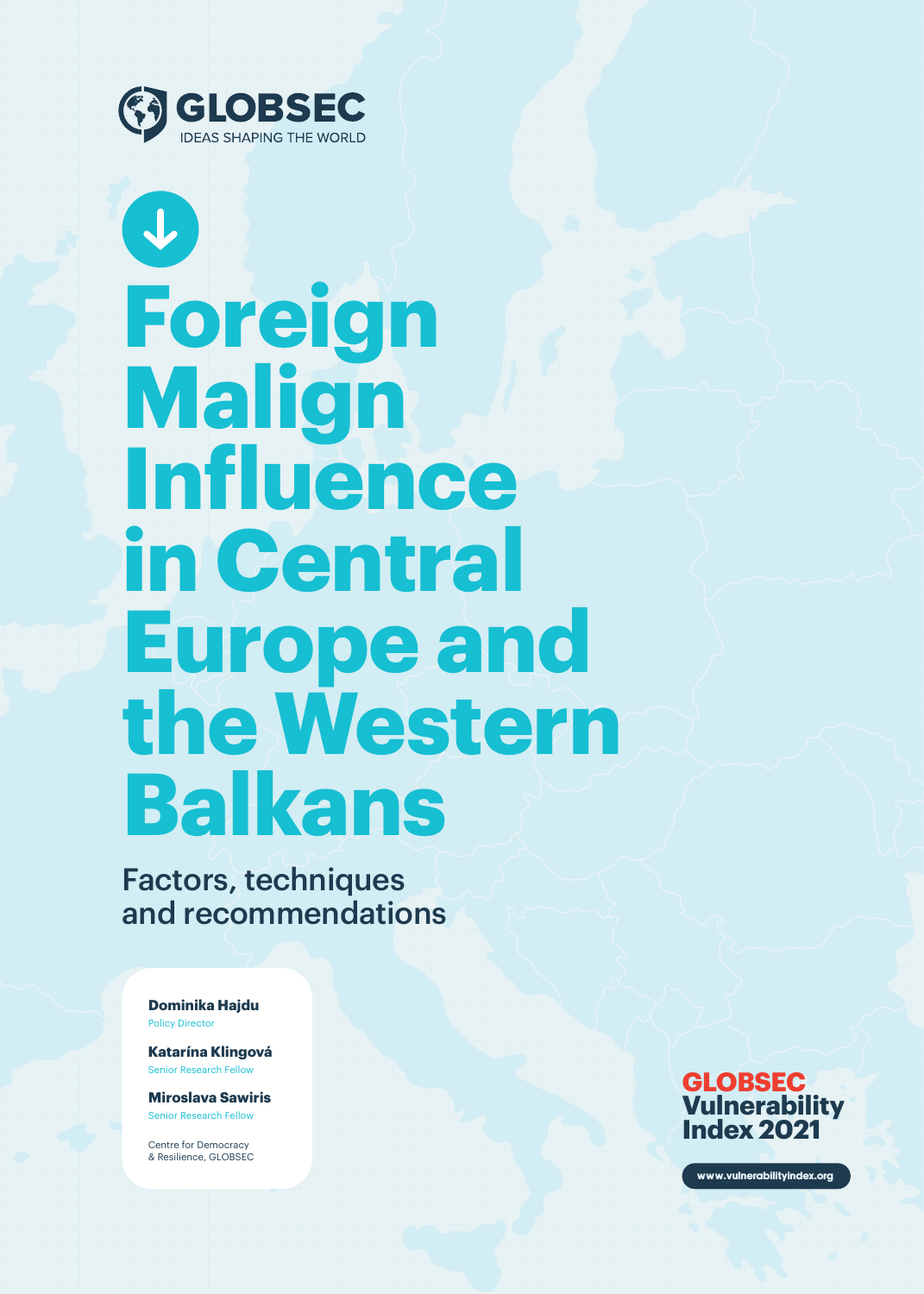This brief constitutes the final output of the GLOBSEC Vulnerability Index**<sup>1</sup>** , a project that mapped susceptibility to foreign malign influence in eight Central European and Western Balkan countries (Czechia, Hungary, Slovakia, Bulgaria, Romania, Montenegro, North Macedonia and Serbia). The primary aims here are to (1) summarize the key factors enabling and facilitating foreign influence across the two regions and (2) identify common points of resilience and suggest practical recommendations and best practices for international stakeholders.

freedoms and attacks on civil society. These vulnerabilities, indicative of democratic fragility, are present to a varying degree across all studied countries. Foreign interference, therefore, should not be understood as the sole explanation (nor as an excuse) for all deficiencies present in the public sphere in the region. That said, foreign actors, undoubtedly, are eager to exploit any susceptibility present. Like a virus making the most out of a weak immune system, malign actors can, owing to these shortcomings, sabotage democratic processes and/or diminish the pro-Western orientation of respective countries.

### **Factors and tactics undergirding foreign malign influence**

### **Weak democracies make easy targets**

Foreign malign influence represents both a cause and consequence of weak and vulnerable societies and governments. Even in the absence of interference from Beijing or the Kremlin, Central European and Western Balkan countries would still be struggling with corruption, state capture, the erosion of press

Several key factors play an important role in facilitating foreign malign influence across Central Europe and the Western Balkans including a shared communist past, deeply embedded cultures of corruption, state capture, information environments affected by rampant disinformation and information manipulation, the notion of Pan-Slavism and the role of the Orthodox Church.

#### **Pan-Slavism**

A deeply rooted notion of pan-Slavism, often nurtured for centuries, resonates in countries where a considerable segment of the population identifies as ethnically Slavic and speaks a Slavic language. From the era of romantic nationalism of the 19th century**2** to the Cold War**<sup>3</sup>** onwards, these ideas have presented an important vehicle for Kremlin influence to seep in.

This cultural affinity is indeed all too easily exploited by Moscow. Four of the six analyzed Slavic countries use the Cyrillic script and share a joint Eastern Orthodox heritage cemented throughout the 9th and 10th centuries.**4** And even if Slovakia and Czechia use the Latin script now, the remnants of past cultural and religious influences are still visible. These two countries, for example, celebrate Saint Cyril and Methodius Day, in reverence of the Slavic missionaries, as national holidays**<sup>5</sup>** and the "Cyrilo-Methodius tradition" is even embedded in the Slovak constitution.**<sup>6</sup>**

Although seemingly benign, the fostering of national myths based on an idealized perception of Slavic unity provides an optimal channel (given the deep symbolic nature of the matter) for the Kremlin to secure a continuing imprint on the public consciousness. Even in a country, like Czechia, where atheism is prevalent**7**, pan-Slavism is evident in public perceptions that Russia is a traditional Slavic brother. These ideas have been planted and reinforced by pro-Kremlin outlets and actors, with 47% of Czechs and an even greater percentage of Serbs (89%) and Bulgarians (84%) subscribing to them.**<sup>8</sup>**

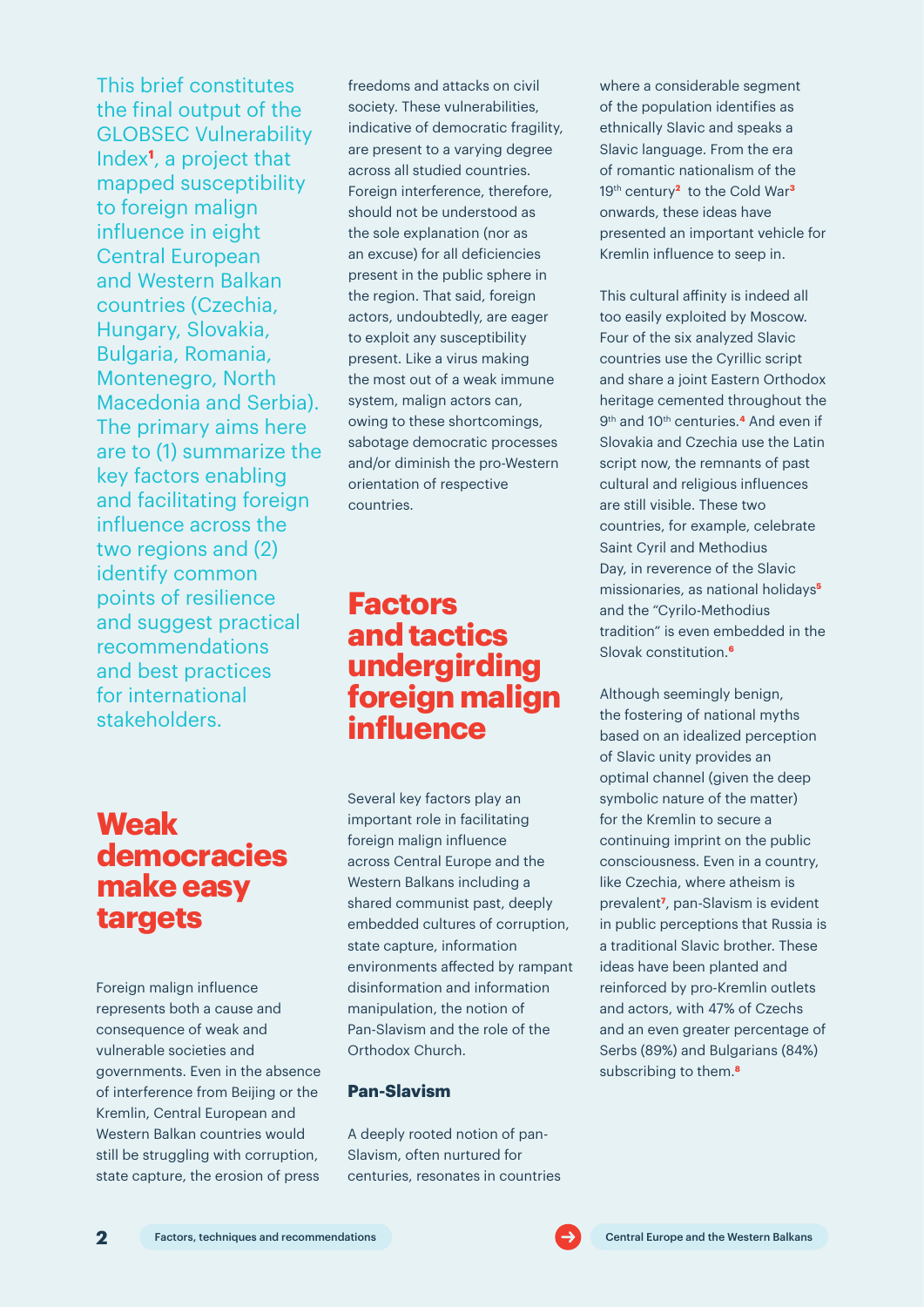#### **Orthodox Church**

In the examined countries where the Orthodox Church plays a significant role, it too is coopted as a platform for Kremlin influence. This is particularly true in Bulgaria, Montenegro and Serbia and to a lesser extent North Macedonia and Romania.

The revival of the Orthodox Church in Russia over the past twenty years, namely during Vladimir Putin's time in power, has not been inadvertent. The regime rather often promulgates itself as the defender of orthodox beliefs and "traditional values".**<sup>9</sup>**

The combined return of Sovietera symbols and the prominence given to the Russian Orthodox Church as a key pillar of society**<sup>10</sup>** echoing Tsarist Russia**11** may seem contradictory at first glance. However, both symbols - the atheist USSR and the evocation of the ultraconservative world order of Imperial Russia - serve the same goal: re-assertion of the perceived claim to Russia's former Cold-War era sphere of influence. This model envisions a stable centuries-spanning fatherland governed by strict patriarchal notions and one unquestioned leader at the top of the social hierarchy.

Close association between the Kremlin and the Orthodox Church, consequently, provides an important source of legitimacy for Putin's regime. The relationship, furthermore, seeks to put forward an alternative governance system to the alleged "messy and decadent" Western democracies. This model, based on common cultural affinities and demonization of the West, is attractive to many.

The Orthodox Church is often co-opted through entities such as the International Foundation for the Unity of Orthodox Christian Nations (IFUOCN) in Bulgaria. This foundation, under the guise of improving Russian Orthodox Church's activities across different countries, operates under the direct influence of the Russian Ministry of Foreign Affairs.**<sup>12</sup>**

Narratives promoting ultraconservative worldviews at the expense of human rights purport a binary portrayal of "liberal" EU/West**13** on the one hand and a "common sense traditional" Russia on the other. And they have gained significant traction within recent years even in countries where the Orthodox Church is not widely present (Slovakia and Czechia).**<sup>14</sup>** The Catholic Church and other political actors sensing opportunities in these cases, wittingly or unwittingly, often play into the hands of the Kremlin.

#### **Post-communist legacy**

The legacy of the communist regime, chaotic reforms of the 1990s and the failure of democratically elected governments to deliver on their promises are reflected now in the instability of political institutions, societal distrust among citizens and between citizens and authorities, as well as deeply entrenched corruption, nepotism and clientelism. Despite attempts to curb corruption through legislation and more effective institutional structures, it poses a significant source of vulnerability in all examined countries (scores varied from 45 to 60 points on the GLOBSEC vulnerability scale). This problem is exploited by malign actors who seek to influence

policy-making from within through clientelist networks (especially through local oligarchs).

Though few reports have directly linked foreign entities to government institutions in the analyzed countries, in June 2021, the U.S. Treasury Department sanctioned three individuals in Bulgaria – an oligarch, an MP and a civil servant - under the Global Magnitsky Act. The decision was undertaken based on the determination that Vassil Kroumov Bojkov, a prominent oligarch, had facilitated "a channel for Russian political leaders to influence Bulgarian government officials".**<sup>15</sup>**

Corrupt governance models, strong oligarchic influence, a lack of effective lobbying legislation and deficient transparency standards all provide openings for foreign influence to rear its ugly head in.

The strong top-down approaches of some government systems, paired with state capture, further enables foreign powers to directly interact with key government officials and networks and pursue their interests without institutional checks. These practices, which make effective resilience building nearly unattainable, are particularly pervasive in Bulgaria, Hungary, Montenegro and Serbia. Russian and Chinese companies use existing state capture networks in these settings to exert outsized influence over decisionmaking processes of respective countries.**16**

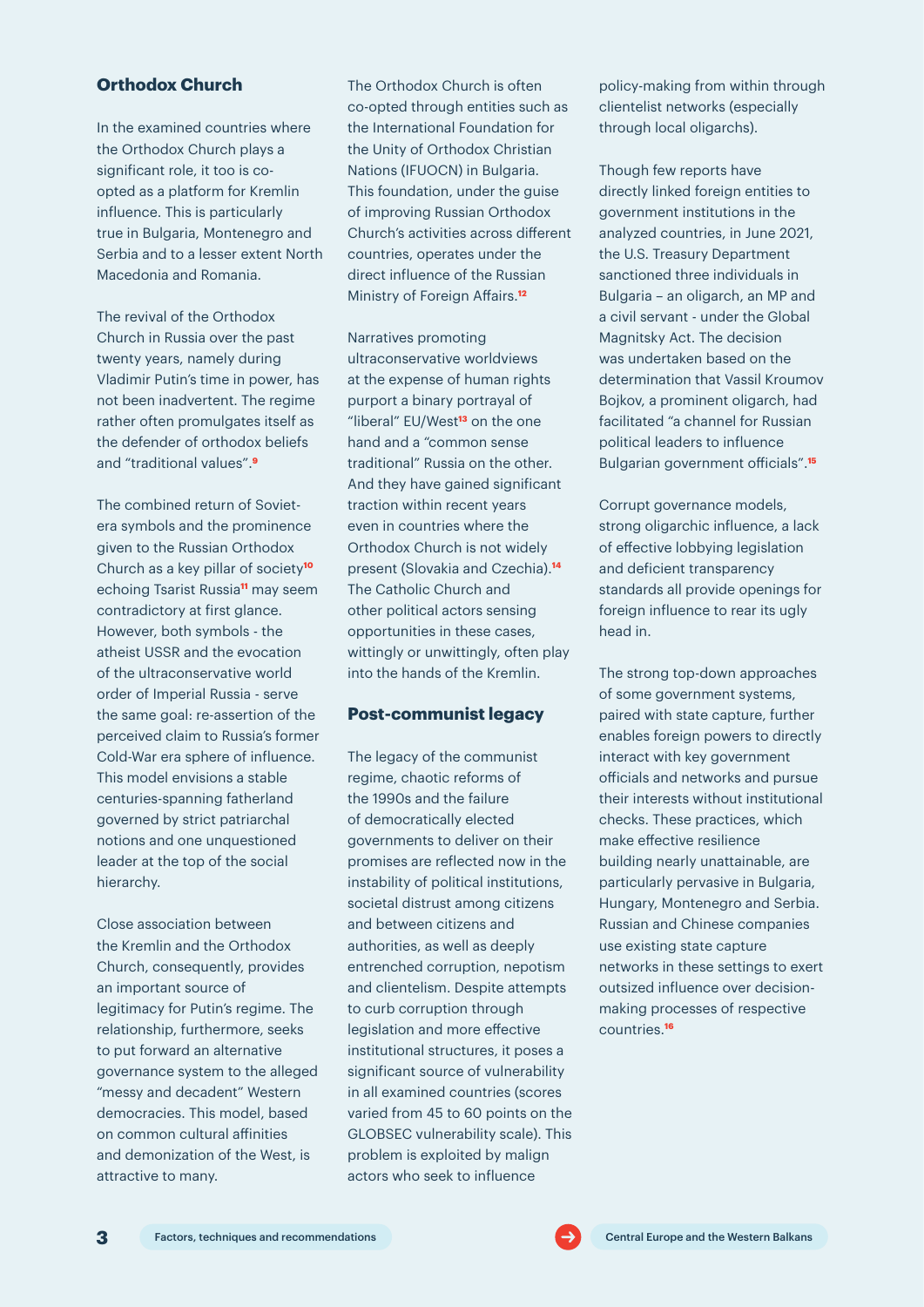#### **Information landscapes reflect vulnerabilities**

The aforementioned factors all play an integral role in the ultimate shape that information landscapes take in different countries and their exploitability potential. Where state control over the media is particularly assertive, pro-Kremlin and pro-Beijing narratives can seamlessly infiltrate the public media space through official state channels and public broadcasters. Even in countries, like Slovakia and Czechia, where press freedom is protected, numerous fringe sources engaging in information manipulation have been able to develop into influential outlets, some aided by Moscow and/or pro-Kremlin actors. The Czech and Serbian versions of the Russian Sputnik news agency, furthermore, operate in their respective national languages, serving as a source of information also for some local media outlets.**<sup>17</sup>**

The Kremlin, seeking to splinter and destabilize fragile democracies, continues to exploit polarizing issues in each country. As an appeal to those dissatisfied with their respective governance systems or harboring general insecurities, for example, the Russian model is portrayed as a viable alternative to Western democracies and Moscow as a protector of traditional values.

China, meanwhile, has sought to develop networks with journalists and the media more generally to promote its agenda and communicate a favorable story about itself. Beijing further relies on these networks to shape views on Hong Kong, Taiwan and/or human rights violations. Chinese influence is most apparent in the Western Balkans

where it is tied to large-scale infrastructure investments, while less prevalent in Central Europe. A lack of awareness concerning China's influence operations, nevertheless, constitutes a major vulnerability that could catch the region off guard if Beijing were to decide to lead an even sharper campaign.

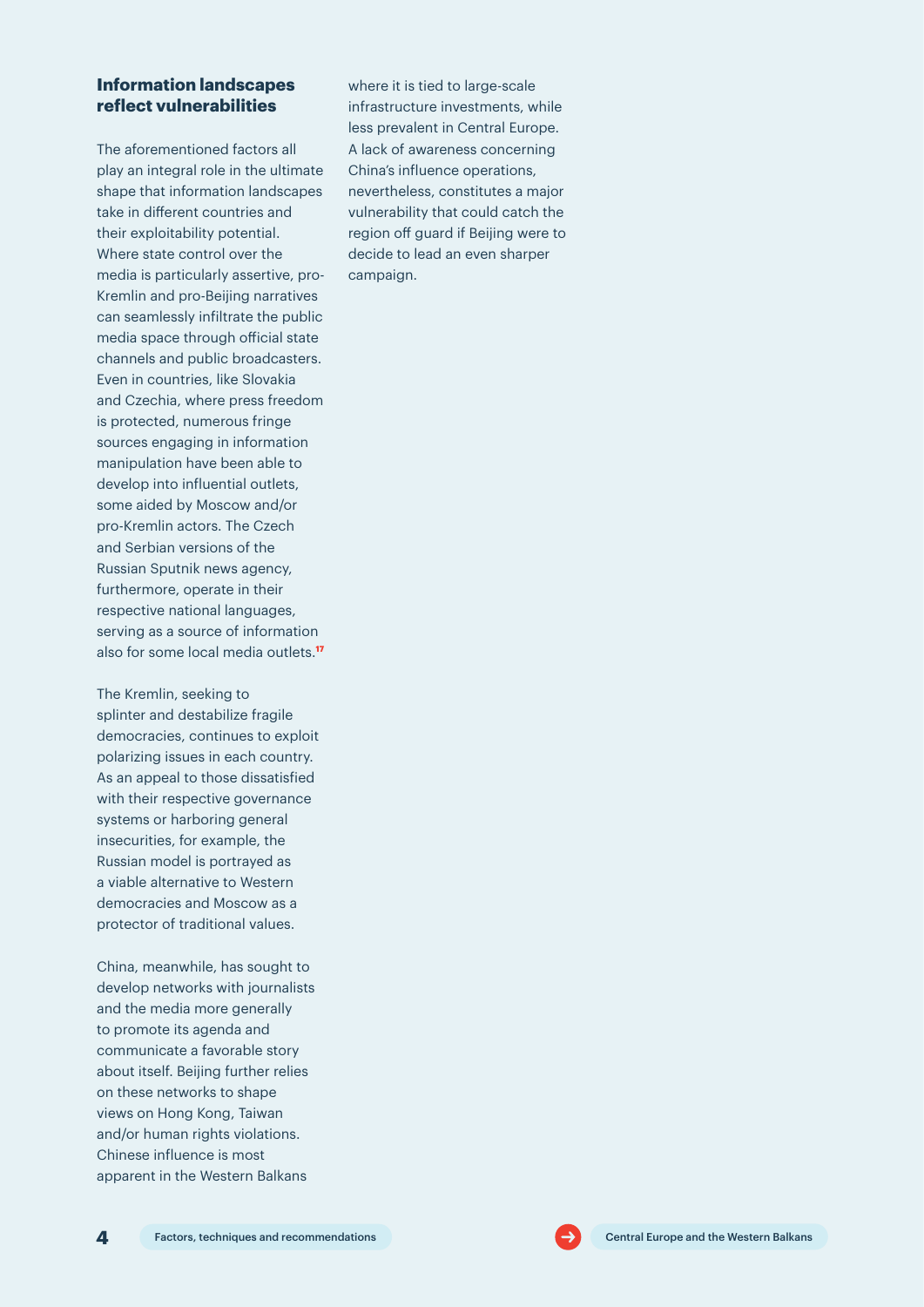## **Recommendations**

### Be present in the region **1**

Russia and China are filling the void left by the communication shortcomings of both national public institutions and international organizations such as the EU and NATO. A lack of strategic communication regarding EU and NATO activities in the region is utilized to spread disinformation about these institutions and promote Kremlin and Chinese propaganda. The continued presence of the EU and NATO and their fervent backing of both development and reforms in the region are necessary. But these measures must also be accompanied by effective communication to limit the maneuvering space and foreclose opportunities for malign actors.



#### **More** communication about the functions and activities of the EU and NATO

The Central European and Western Balkan publics generally lack knowledge about the EU and NATO including their different functions and the activities they are involved in. This ignorance extends to the role/power of member states within these organizations. Assumption that people know how these institutions function should

not be taken for granted. To address these gaps, the active engagement of societies in EU decision-making processes and EU-led debates should be fostered. The integration of these principles into school curricula represents a potential focal point. A similar emphasis should be placed on raising awareness about the role of NATO in both military and non-military areas and its investments and added value to member state armies.

### Localized PR and strategic communication **3**

The diversity of beliefs among different societal groups within the analyzed countries makes a one-size-fits-all approach to communication and awarenessraising inadequate. Western institutions and countries should rather adopt a more localized approach – this starts with using language and terminology that people can understand. Governments should also, where feasible, seek support from domestic public institutions, local influencers and other stakeholders. While trust in national governments is exceedingly low across the region, local public administrations still enjoy relatively robust support and trust. If Western countries/ institutions want to reach the hearts and minds of people, therefore, it is paramount that they

share information and personal stories related to their impact in various regions.

**4**

### Enhance situational awareness among civil servants

The majority of analyzed countries suffer from low situational awareness stemming from a narrow perception of security threats, a deficient understanding of the security environment, a lack of welldeveloped structures enabling the horizontal and vertical exchange of information and the absence of adequate monitoring capacities. Satisfactory situational awareness is a cornerstone of resilience building, effective whole-ofgovernment policies and strategic foresight. Western countries should share know-how and best practices on developing these capabilities and measures and make trainings available to civil servants in the region. Peer-topeer exchange of information and trainings will cultivate important regional and international interpersonal contact. This is particularly pertinent given that civil servants tend to be more open to accepting information and advice from their foreign counterparts than from, for example, researchers or people from the think tank community who are often targets of intensive smear campaigns in the region.

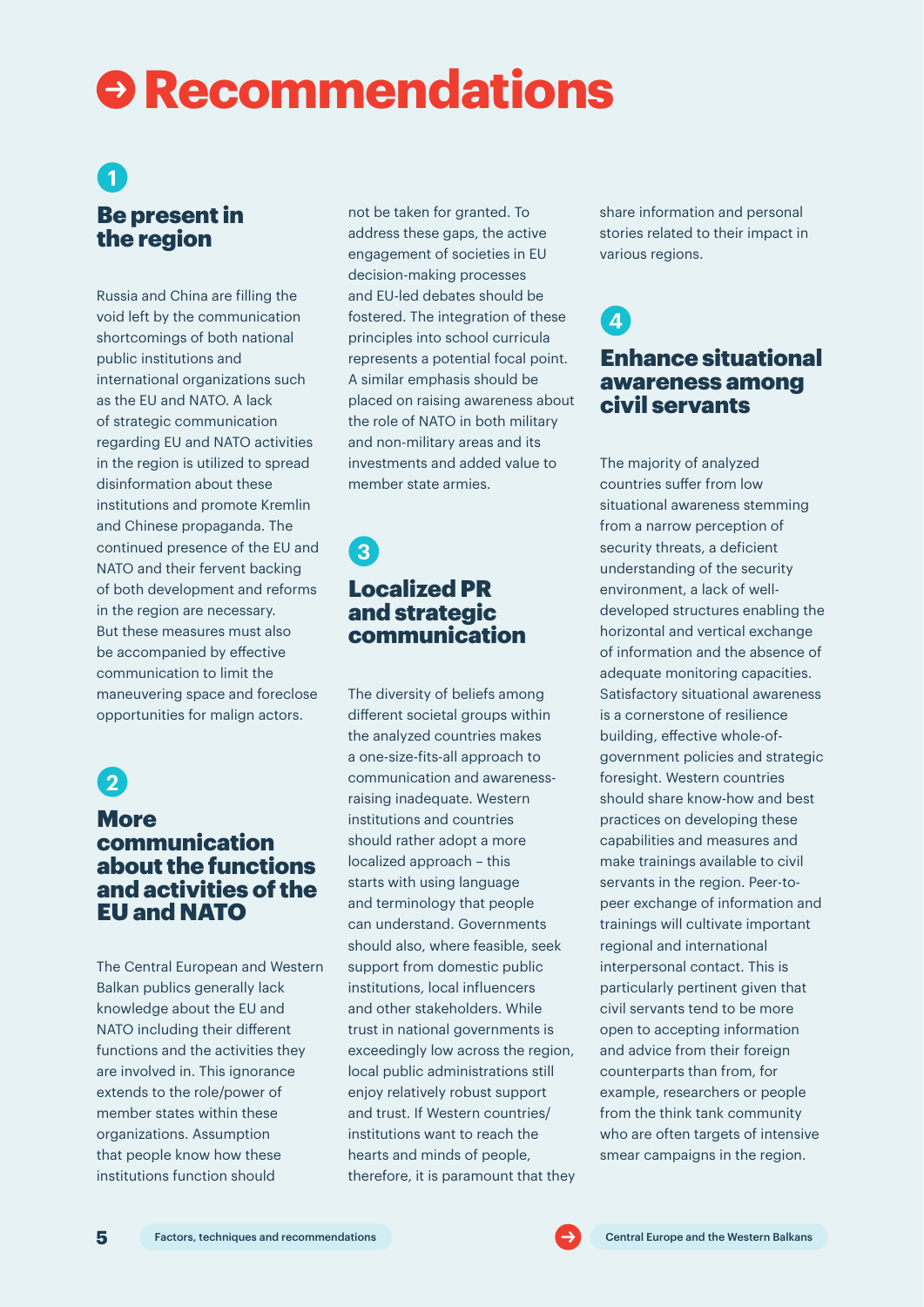### Encourage open communication about hybrid threats posed by Russia & China

**5**

Both a significant segment of political leadership and society more broadly across Central Europe and the Western Balkans lack understanding about Russian influence operations. This problem is even more acute with respect to China. A total of 46% of respondents in CEE have indeed "never heard of" and/or "do not know" who the Chinese president is.**18** People in the region also generally hold very limited knowledge about current events in Russia or China including human rights violations. This ignorance poses a significant vulnerability exploited by both actors. The domestic policies and foreign activities, including malign influence operations, of Moscow and Beijing need to become part of public debate in Central Europe. Responding to this deficit, notably, entails raising awareness about already ongoing malign activities in the region and sharing experiences on how to prevent and counter them.

### **6**

### Develop sustainable finance models and make quality journalism available in local languages free of charge

The creation of quality content and good investigative journalism comes not without costs and

access to it often necessitates getting past paywalls. Yet Central Europeans have generally not yet become accustomed to paying for information. Media outlets that provide free content (e.g. the Serbian version of Sputnik), consequently, have become important regional hubs of information with their content amplified by a number of small (local) media outlets. Developing models based on delivering content from international news agencies free of charge, especially in countries where governments exert stronger control over the media, will enhance the spectrum of information available and balance out one-sided perspectives of global events currently presented.

### Support independent quality media and civil society **7**

In countries experiencing state capture of public administration and the press, independent media outlets and civil society organizations often serve as the sole source of constructive criticism of governments. They also play a fundamental role in calling for reforms/policies aimed at increasing transparency and the situational awareness and resilience of society. These institutions, however, are frequently targeted by intensive smear campaigns. And they face numerous financial and administrative barriers that considerably hinder their work. The sustained support of quality media and civil society organizations, therefore, can

enhance societal resilience and encourage democratic debate in many countries.

## **8**

### Limit the capacities of social media platforms to amplify hate and disinformation content

Social media platforms are an important and influential space for malign propaganda and disinformation that undermine democratic processes and principles in the region. While social media companies have taken some steps to increase transparency and curb inauthentic behavior, a significant lack of operational transparency and an inability of the platforms to enforce their own rules of conduct and policies remains a problem – this is particularly pressing in smaller markets like those found in Central Europe and the Western Balkans. Oversight and regulation of social media platforms could significantly improve the information landscape in the region. Strategies should include an emphasis on the demonetization of disinformation. The search for [transatlantic](https://www.globsec.org/publications/10-transatlantic-principles-for-a-healthy-online-information-space-endorse-them-here/) solutions in internet governance will foster the development of a global democratic online space as a counterbalance to the dystopian Chinese model.

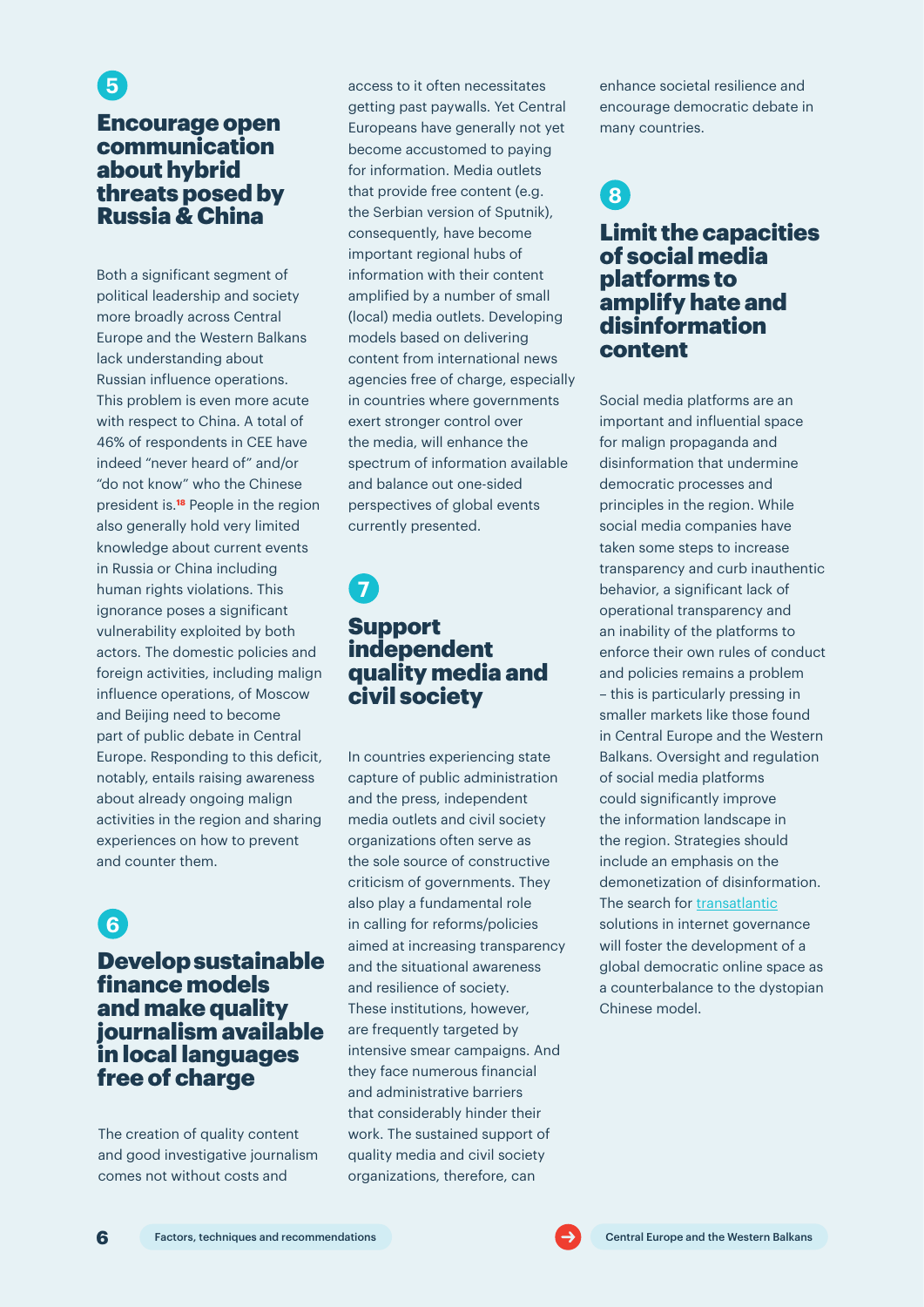### Remind societies of their connections to the West

**9**

The Kremlin has nurtured historical revisionism and selfreflection in Central European and Western Balkan countries. This process has been bolstered by Russia's repeated deployment of historical propaganda to exert its "interpretation" of numerous historical events and victories. Through strategic communication efforts, it is important, therefore, to continue rearticulating the achievements of Western countries in the region, the historical ties between countries and the role Western institutions/countries played in the liberation or selfrecognition of these nations.

### **10**

### Develop funding schemes beyond geographical areas

The vulnerabilities assessment underlines that a geographicaloriented approach to the region is generally outdated - Central European countries are taking diverging paths resulting in different vulnerabilities. An assessment of vulnerabilities of Western European countries was beyond the scope of the project though. The funding schemes should reflect these developments, nonetheless, in the region and be based on larger scale assessments that can identify commonalities across Europe and allow for more topical projects including both East and West.

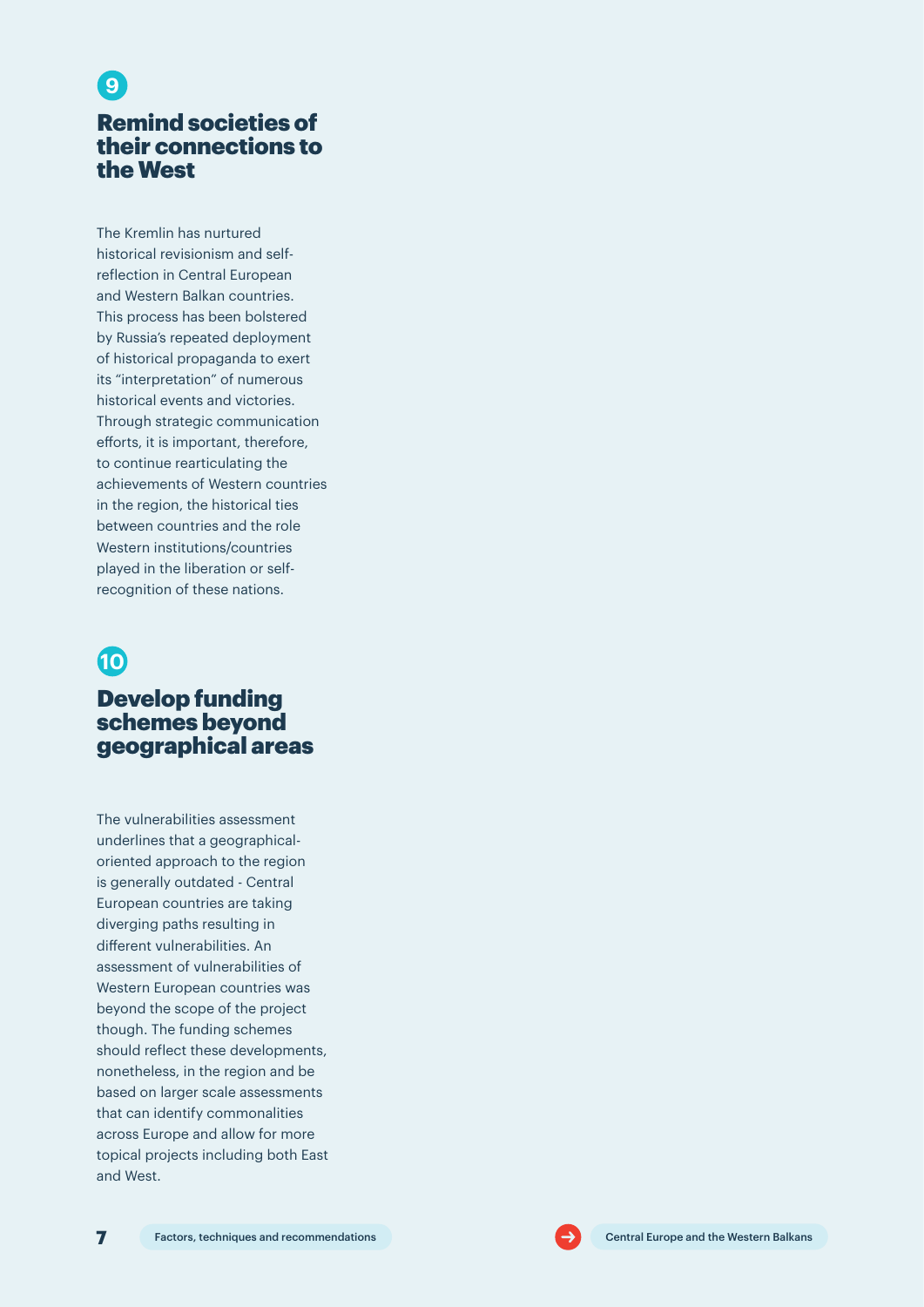## **Good practices**

Within the research period, the team identified several best practices which could be utilized in other countries to improve resilience across the region.

### **1**

### Regular update of security strategies

In Romania, the national defense strategy is updated at the beginning of each presidential term and presented to parliament within six months.**19** Broader adoption of this practice in the region could help prevent irregular and lengthy updates of strategies that include outdated definitions and understandings of security challenges.

### **2**

### **Open** communication of intelligence services

Intelligence agencies in some countries (e.g. Czechia) have adopted, where plausible and appropriate dependent on the respective issue, open and transparent communication with citizens. This approach helps build public trust in security institutions.

### **3**

### **Empowering** security authorities to debunk disinformation and conduct strategic communication

Security institutions rank among the most trusted public institutions across the region. It would, consequently, be beneficial to put these institutions front and center in communicating issues of strategic importance. The Slovak Police, for example, has established a Facebook profile, called *Hoaxes and fakes – Police SR***20**, where the institution debunks prominent hoaxes spread online, including COVID-19 related information, using humor and naming and shaming techniques. The profile has attracted 121k followers (growing nearly 100% since the beginning of the pandemic).

### **4**

### Manual on countering foreign influence for universities

Charles University in the Czech Republic requested the Center for Terrorism and Hybrid Threats to develop a manual on countering foreign influence at the university

sector. The manual explains why the academic sphere is a potential target for influence operations and recommends resilience-building measures.**<sup>21</sup>**

### **5**

### Action Plans integrating timetables, to-do lists and crosssectoral impact

Whereas security and defense/ military strategies put forward a strategic outlook from the vantage of a particular country, action plans enable state administrations to address issues from a pragmatic perspective and facilitate cross-sectoral cooperation. North Macedonia, for example, adopted an Action Plan for Countering Disinformation and Czechia developed one on Countering Hybrid Threats. To optimize effectiveness, however, it is important to always include specific to-dos and deadlines for all relevant institutions - not all Action Plans we identified in the research, notably, contained these features.

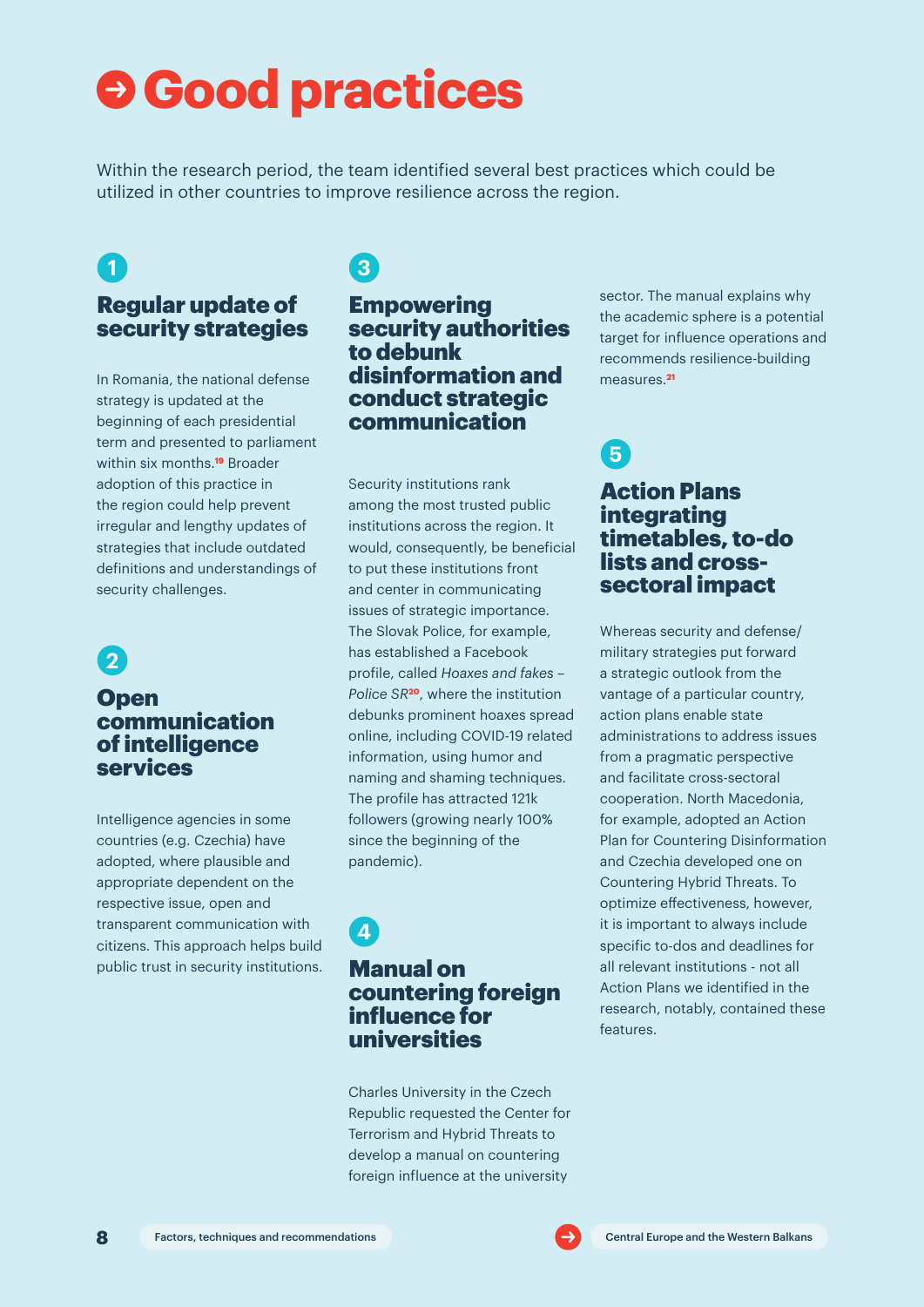### Manifestos declaring the foreign policy orientation of countries **6**

Slovakia, three times over the past five years, has witnessed its three highest ranked public officials – the President, the Speaker of the Parliament and the Prime Minister – jointly sign a declaration purporting that the country is strongly committed to maintaining and nurturing its relations with the EU and NATO. Although not legally binding, the declarations symbolically bind officials to refrain from using the EU and NATO as scapegoats for their own failures. And in 1995 in Romania, key political parties signed the so-called Snagov consensus, which articulated the country's EU and NATO membership as the primary goal for the country. The parties signing the declaration have maintained their support for the Euro-Atlantic community ever since.

### **7**

### List of professional media outlets based on impartial criteria and assessment

In North Macedonia, a nongovernmental Council of Media Ethics in the country, serving as an association of organizations and media upholding the principle of ethics and professional standards in journalism. The members decided to develop a list of professional media outlets based on criteria of professionalism

and ethics. "White lists" of media based on transparent criteria and independent board could serve as an important source of information for both civil society and users when promoting or searching for reliable content. In Slovakia, a reverse approach of creating a "black list" was established in a project [konspiratori.sk](https://konspiratori.sk/en) by a group of experts and communication specialists to help businesses exclude problematic outlets, often spreading disinformation and conspiracy theories, from their online advertising.

### **8**

### Leading state representatives communicating the importance of digital skills

In Slovakia, President Zuzana Čaputová launched the social media video series *Think with the Head of the State***22** in which she and leading experts on internet governance and disinformation discuss different elements of digital experiences such as the use of social media algorithms. The first video, which generated over 470,000 views on Facebook, boasted a compelling design, clear message and mix of speakers. The initiative, which has generated over 470,000 views on Facebook, serves as an emblematic case on the potential power of strategic communication and awareness-raising.